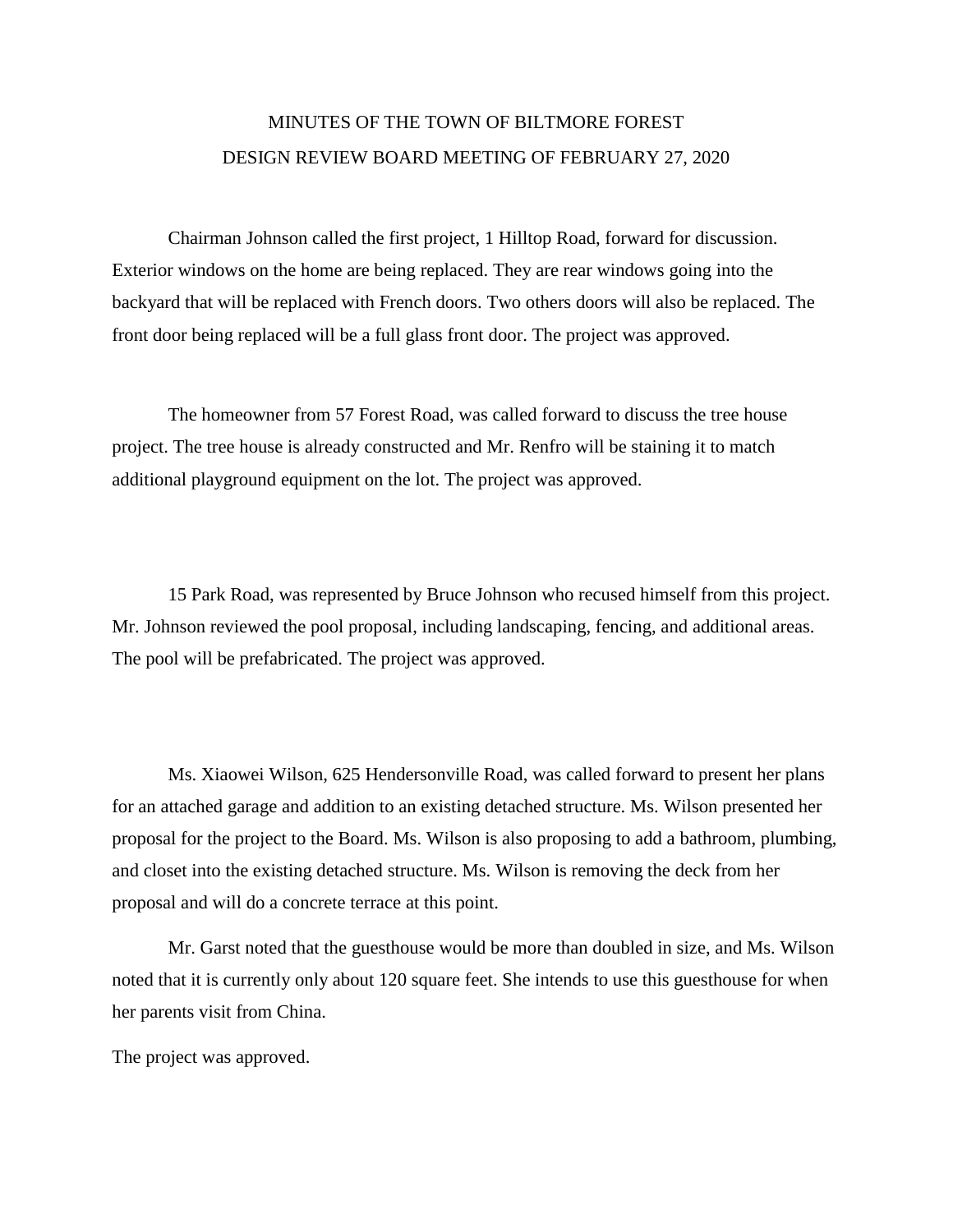Mr. Robert Griffin, architect, was present to provide the plan for a terrace addition at 2 Westwood. It is a one-story brick addition terrace. Mr. Griffin showed the plans. The addition will be hidden by the garage. The square footage is 5,800 total with the new addition. Mr. Johnson went over mud mats with Mr. Griffin. Mud mats will be placed at the work site. Mr. Johnson said a permit cannot be obtained without a mud mat. Mr. Griffin acknowledged Mr. Johnson and said mud mats will be placed properly at the site. The project was approved.

The project at 57 Chauncey Circle was presented next. Mr. Johnson said there are no setback distances and no mud mats on the plans. The contractor, Patrick Backes, agreed to remedy this and provide this to the Board. Mr. Johnson told Mr. Backes Biltmore Forest and the Ramble have different guidelines as far as setbacks go. Mr. Kanipe told Mr. Johnson they are in compliance with the setback for Biltmore Forest. Mr. Johnson asked for dimensions on the site plan. Mr. Backes agreed to provide this.

This will be modern home. It will have sustainable resources as far as siding is concerned. It will have brick on the outside. Thermory ash will also be on the outside, which is bug resistant. There will be paper composite panels on the outside. This house will also have solar panels on the roof. The projected length of the project will take 14-16 months. The project was approved.

Chairman Johnson adjourned the meeting at 6:15pm. The next Design Review Board meeting was scheduled for Thursday, April 2<sup>nd</sup>, 2020.